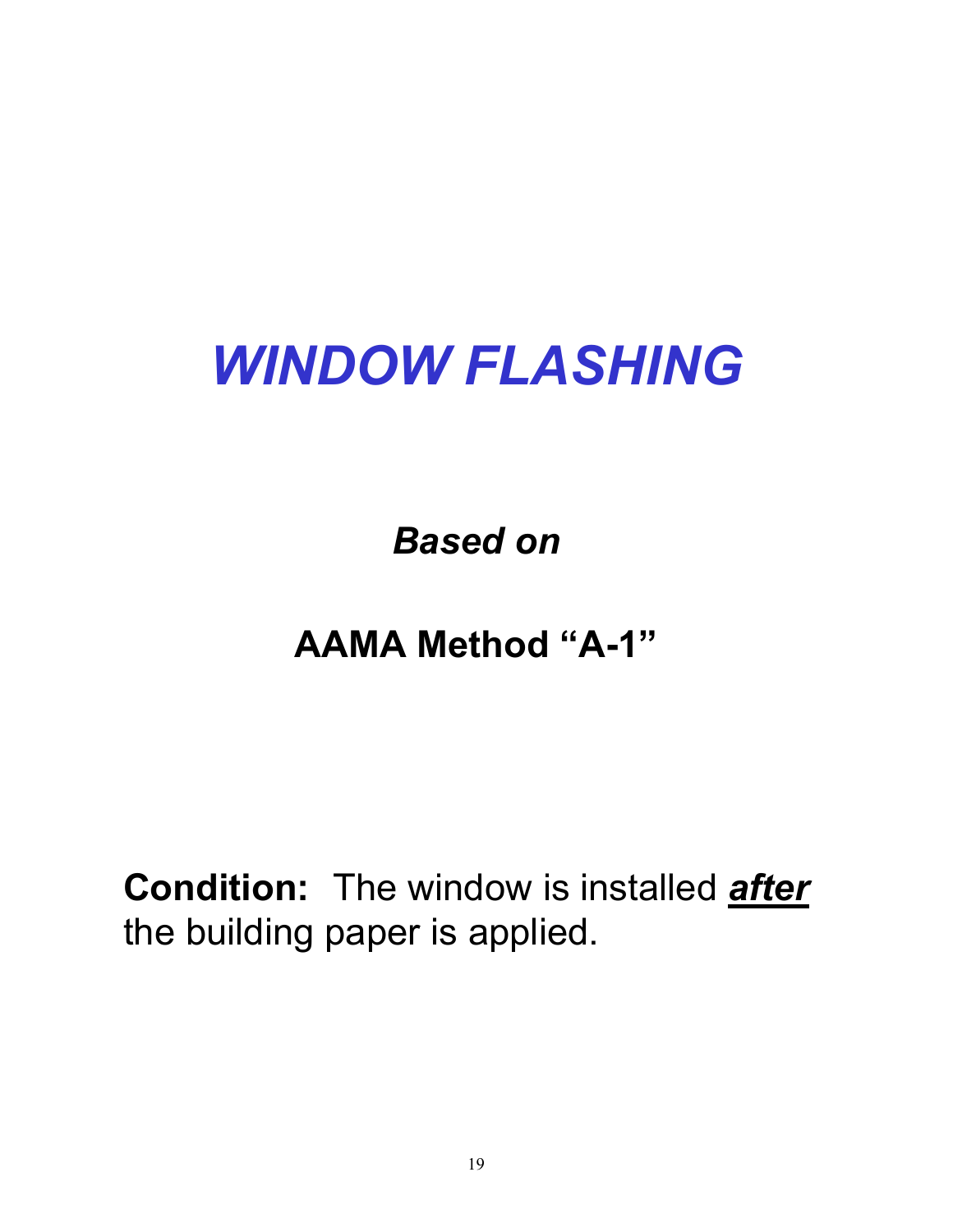**Step 1**



- a. Cut the building paper at a  $45^{\circ}$  angle to a point 9" up and 9" out from the upper corners of the rough opening.
- b. This will make a "flap" that will be used to cover the head flashing in Step #6.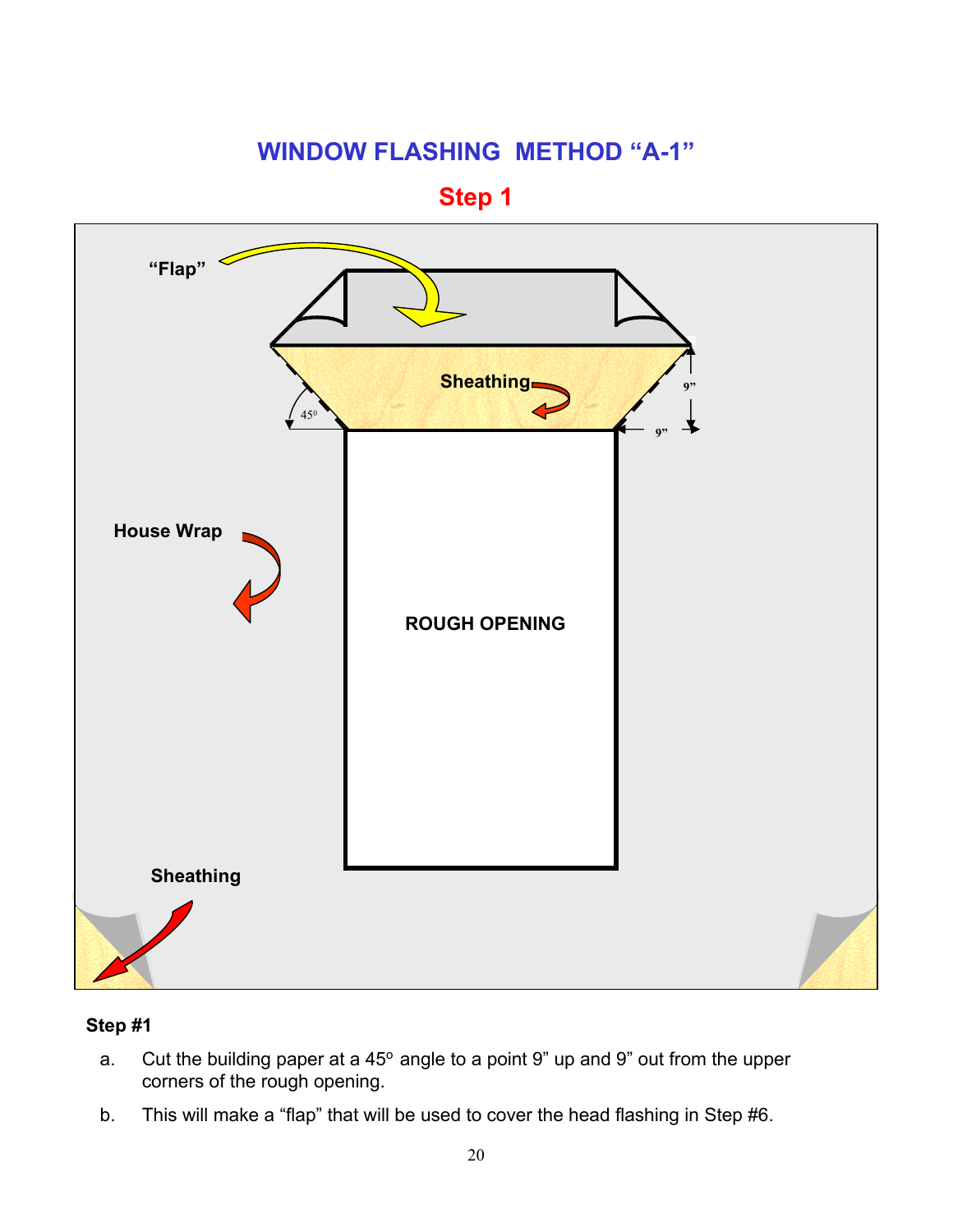**Step 2**



#### **Step #2**

a. Install sill flashing extending 4" beyond the rough opening on each side.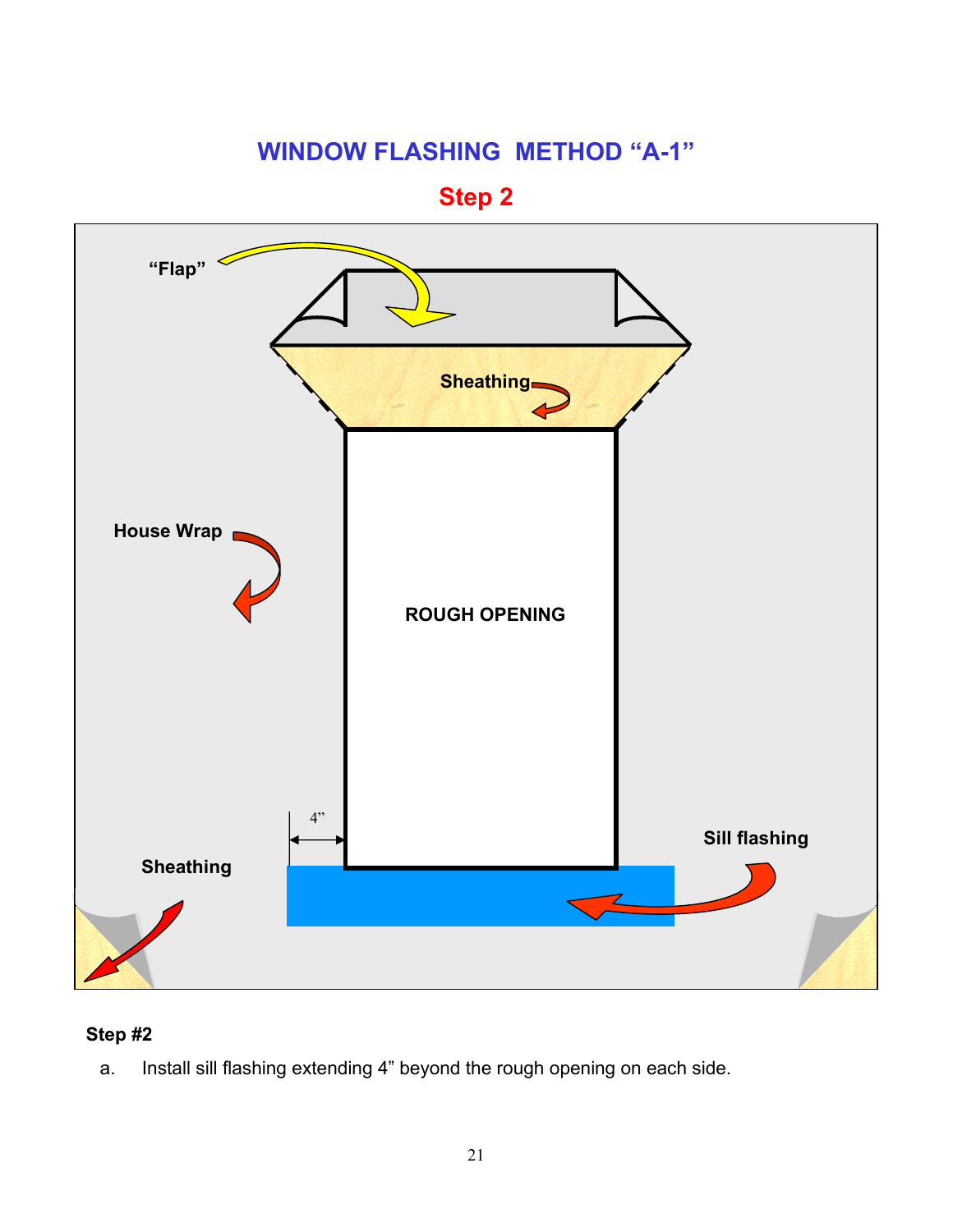**Step 3**



- a. Apply a continuous bead of caulking on the back side of the window flange.
- b. Install the window according to the manufacturers specifications.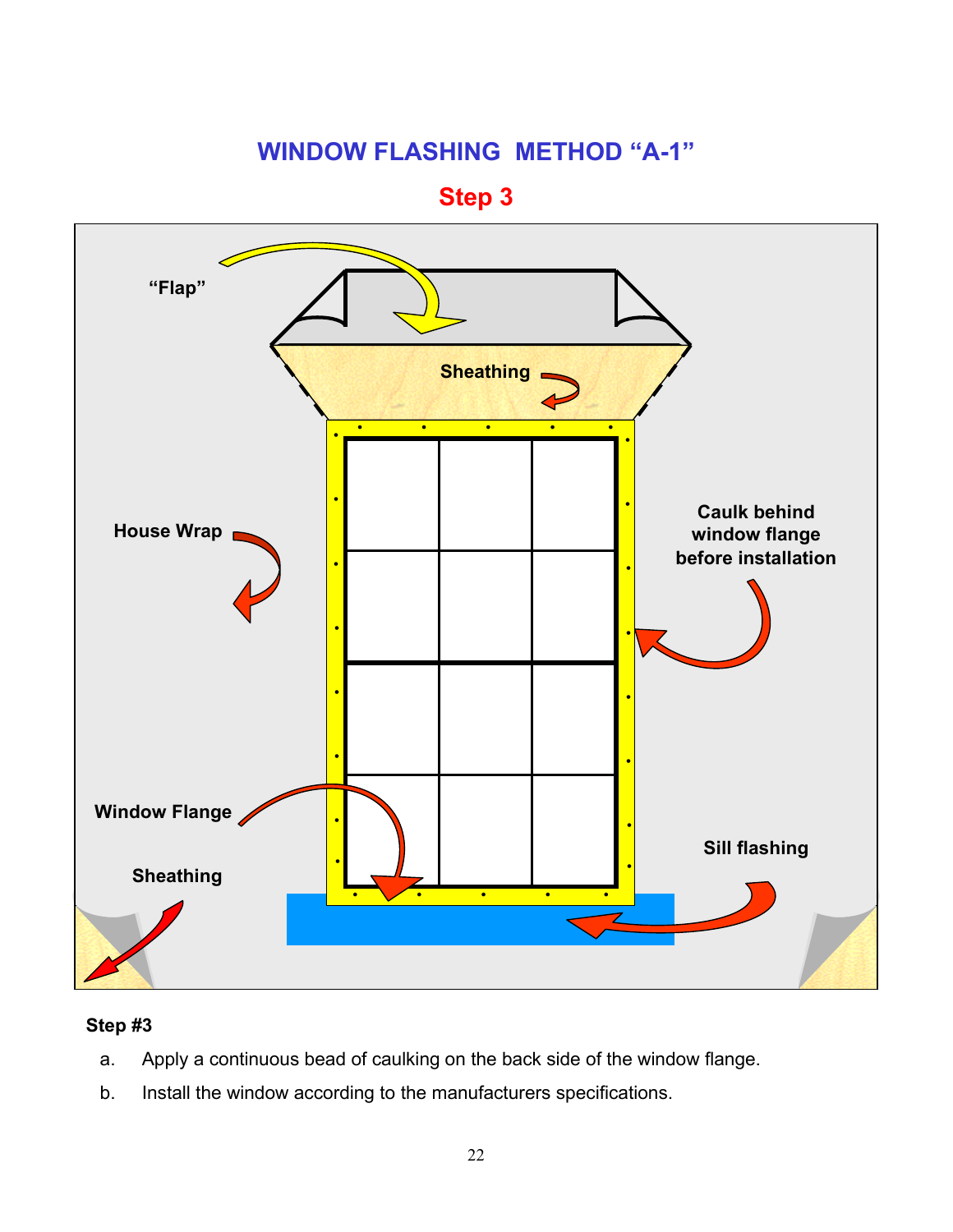**Step 4**



- a. Install jamb flashing over the window flange on each side.
- b. Extend the jamb flashing 4" above the rough opening and 8" below the rough opening.
- c. Do not let sill flashing extend beyond jamb flashing.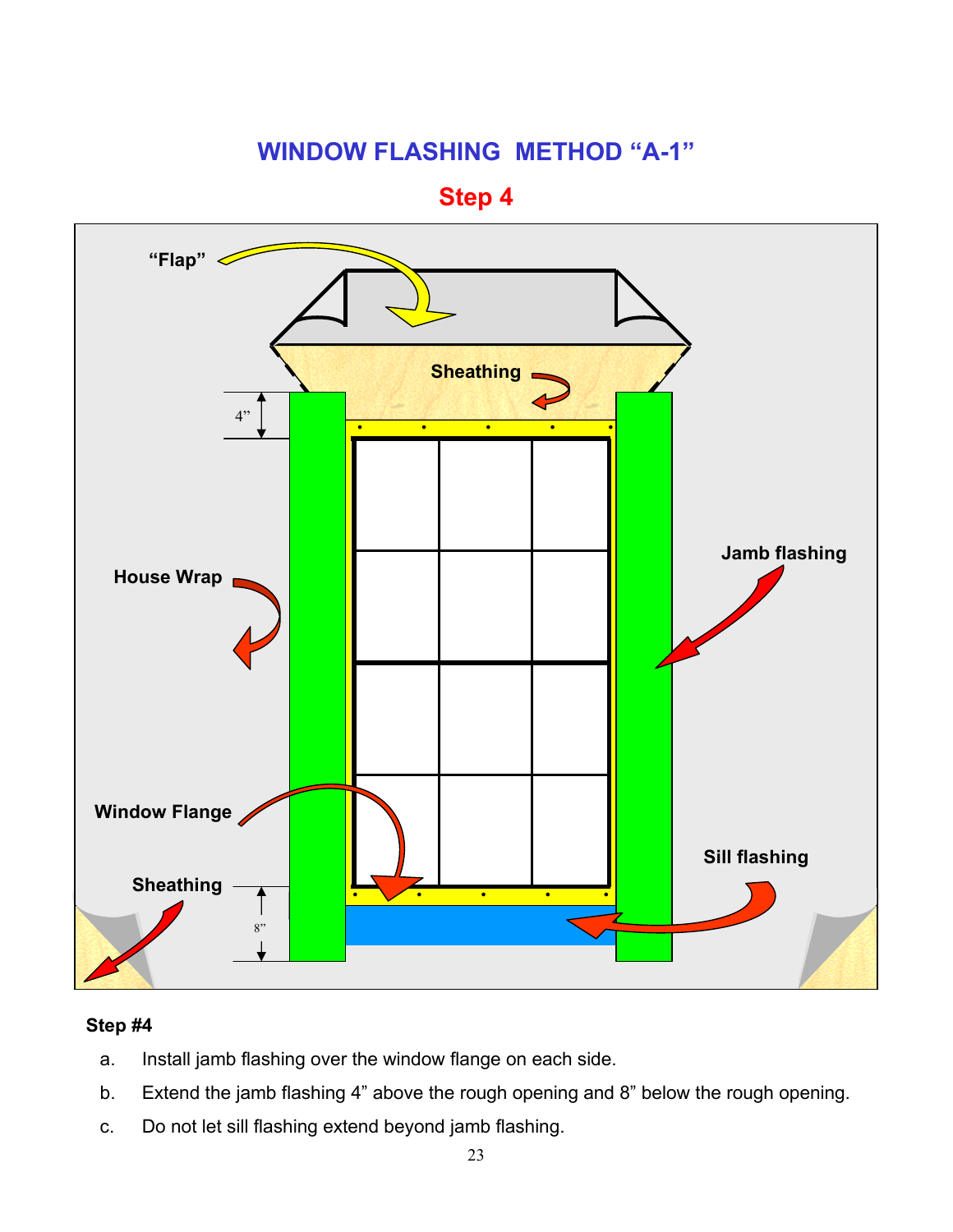**Step 5**



- a. Install head flashing over the window flange.
- b. Extend the head flashing 8" beyond the rough opening on each side.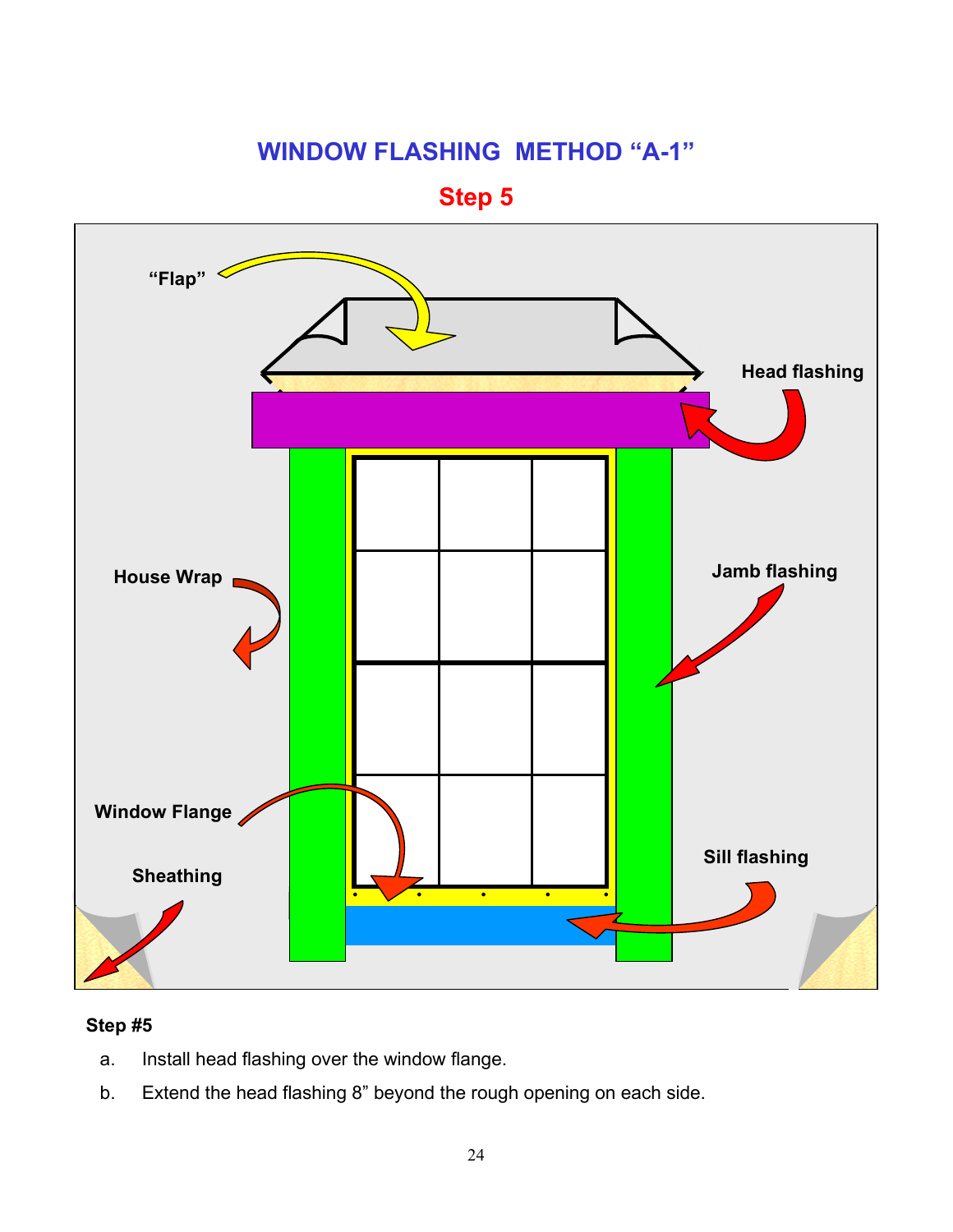**Step 6**



#### **Step #6**

a. Allow the building paper "flap" to drape over the head flashing.